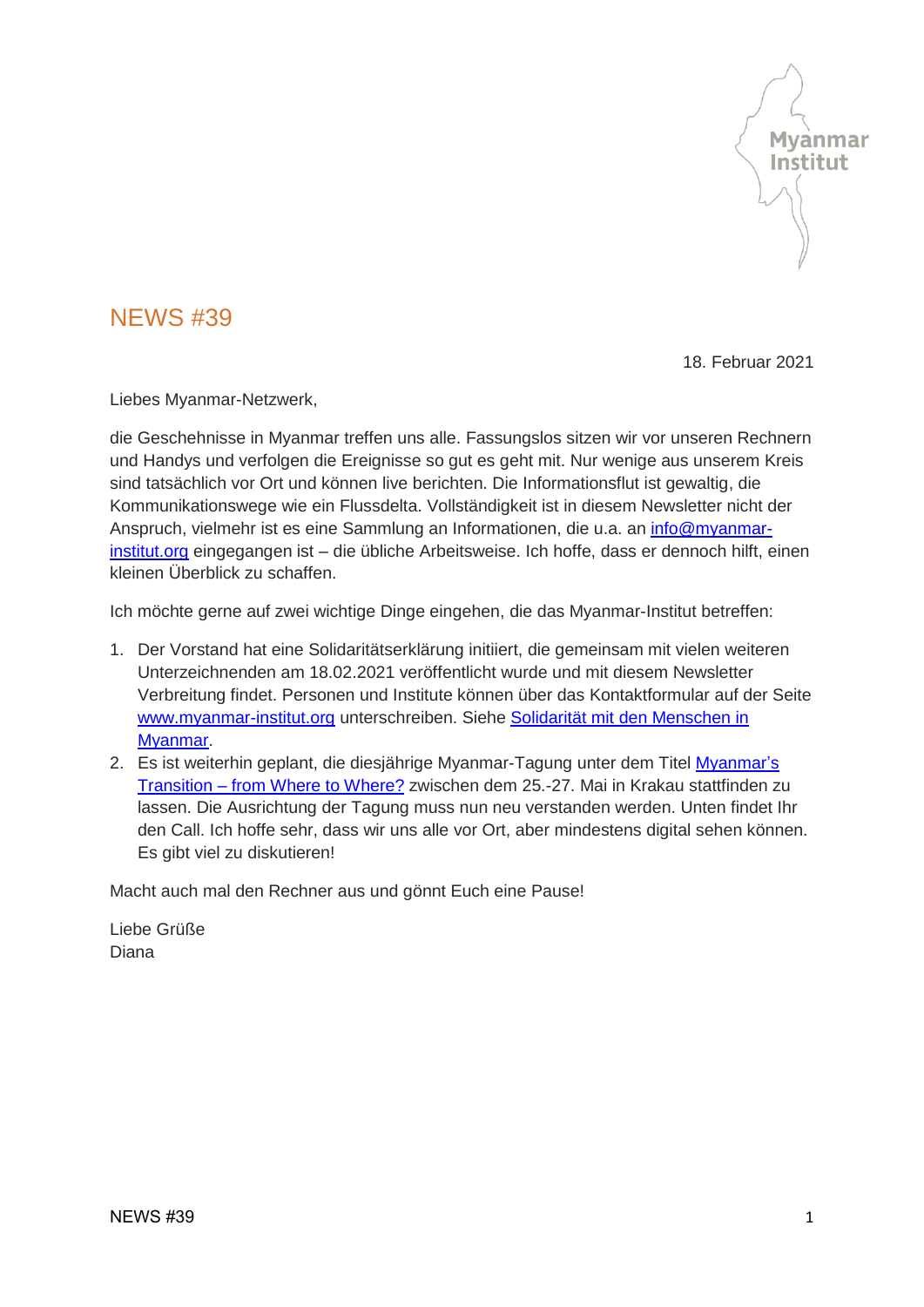#### [Myanmar-Institut](#page-3-1)

**[Solidarität mit den Menschen in Myanmar](#page-3-0)**

**[Call for Paper: Interdisciplinary Myanmar Conference Krakow:](#page-4-0)  Myanmar's Transition – [from Where to Where? 25. –](#page-4-0) 27. May 2021**

#### **[Myanmar-Institut Mittagspause](#page-4-1)**

#### [Veranstaltungen](#page-5-0)

**Online, 23.02.21, 13:15 Uhr – [School of Global Studies, Gothenburg University:](#page-5-1)  [What is happening in Myanmar? Anti-coup protests, civil society and media](#page-5-1)**

**Online, 18.02.2021 – [Myanmar's Digital Coup: What can we do to resist?](#page-5-2)**

**Online, 18.02.2021, 19:00 Uhr – [Virtual ASN Webinar: Nationalism and](#page-6-0)  [Democracy in Myanmar](#page-6-0)**

**Online, 12.02.2021, 18:00 Uhr – [Friedrich Naumann stiftung für die Freiheit:](#page-6-1)  [Militärputsch in Myanmar: Vorwärts in die Vergangenheit?](#page-6-1)**

**Online, 05.02.2021, Uhrzeit – [taz Talk #97: Nach dem Putsch in Myanmar](#page-7-0)**

#### [Publikationen](#page-5-1)

**[Samia Akhter-Khan: "Game over"? –](#page-7-1) Why there is hope for Myanmar: [Forbidden advice from a military officer](#page-7-1)**

**[International Crisis Group: Responding to the Myanmar Coup](#page-7-2)**

**[Felix Heiduk: Der zivile Ungehorsam macht die Junta nervös](#page-7-3)**

**[David Pfeifer: Schüsse -](#page-8-0) noch in die Luft**

**[Radioeins: Wer in Myanmar protestiert](#page-8-1)**

**[Hielscher oder Hase: Jella Fink erlebt die Proteste mit und berichtet](#page-8-2)**

**[Birgi Frank: Proteste in Myanmar: "Ich habe Anrufe bekommen: Ich muss mich](#page-8-3)  [verstecken"](#page-8-3)**

**[Judith Beyer: 'You messed with the wrong generation': the young people](#page-9-0)  [resisting Myanmar's military](#page-9-0)**

**[Philipp Annawitt: Wie der Westen auf den Putsch reagieren sollte](#page-9-1)**

**[Aljazeera: Why are human rights defenders being targeted?](#page-9-2)**

**[Judith Beyer: Im Namen der Stabilität](#page-10-0)**

**[José-María Arraiza: Is there an Alternative to Nativism? Exploring the](#page-10-1)  [Alternatives to Mainstream Xenophobia and](#page-10-1) Discrimination Against Minorities [in Contemporary Myanmar](#page-10-1)**

**[Carolin Hirsch: Becoming Rebel Punk –](#page-10-2) (Per)forming (as) a cultural minority**

**[Clara Rellensmann: Von einer Ruinenlandschaft zur Pagodenstadt:](#page-10-3)  [ideologisiertes Weiterbauen in Myanmar 1995-2011](#page-10-3)**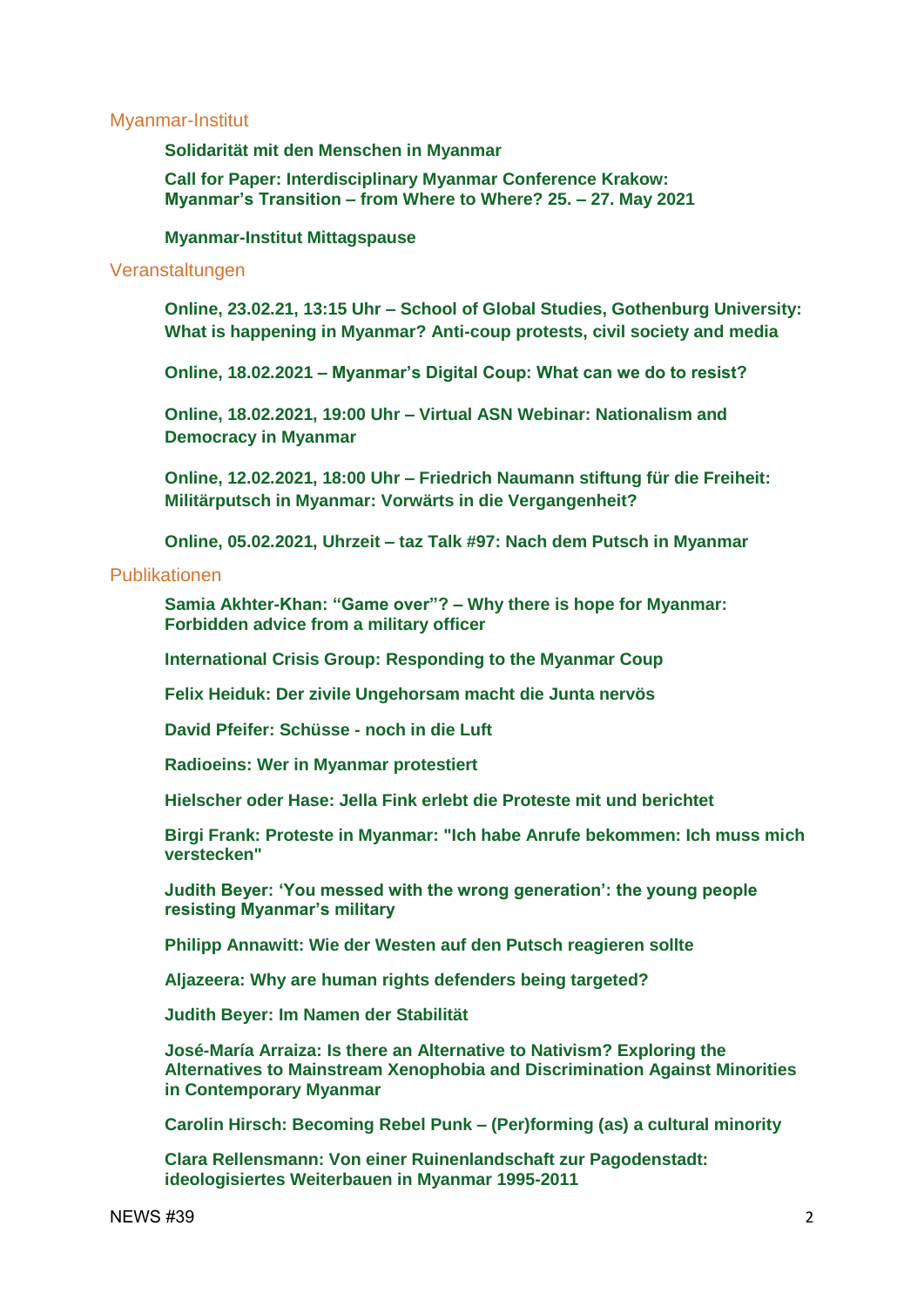## [Informationskanäle](#page-11-0)

- **[Frontier Myanmar: Protests Live](#page-11-1)**
- **[Asia Nikkei: Myanmar Coup Latest](#page-11-2)**
- **[Facebook: CrowdTangle Live Display "Myanmar Coup"](#page-11-3)**
- **[Myanmar Live Map](#page-11-4)**

## [Petitionen](#page-12-0)

- **[Save Myanmar from another half century of Military Dictatorship!](#page-12-1)**
- **[Ausweisung des Militärattachés Myanmars als Reaktion auf den Militärputsch](#page-12-2)**

## […und noch mehr!](#page-13-0)

- **[Call for Papers EuroSEAS 2021](#page-13-1)**
- **[Öffentliche Gruppe auf facebook: German Solidarity with Myanmar Democracy](#page-14-0)**
- **[Support the Civil Disobedience participants in Myanmar](#page-14-1)**
- **[Assistance Association for Political Prisoners \(Burma\)](#page-14-2)**
- **[Asian Forum for Human Rights and Development: \[Joint Statement\] Myanmar](#page-14-3)  [military should end its use of violence and respect democracy](#page-14-3)**
- **[Myanmar Scholars Oppose Military Intervention](#page-14-4)**
- **[Art for Freedom Myanmar Artists against Military Coup](#page-15-0)**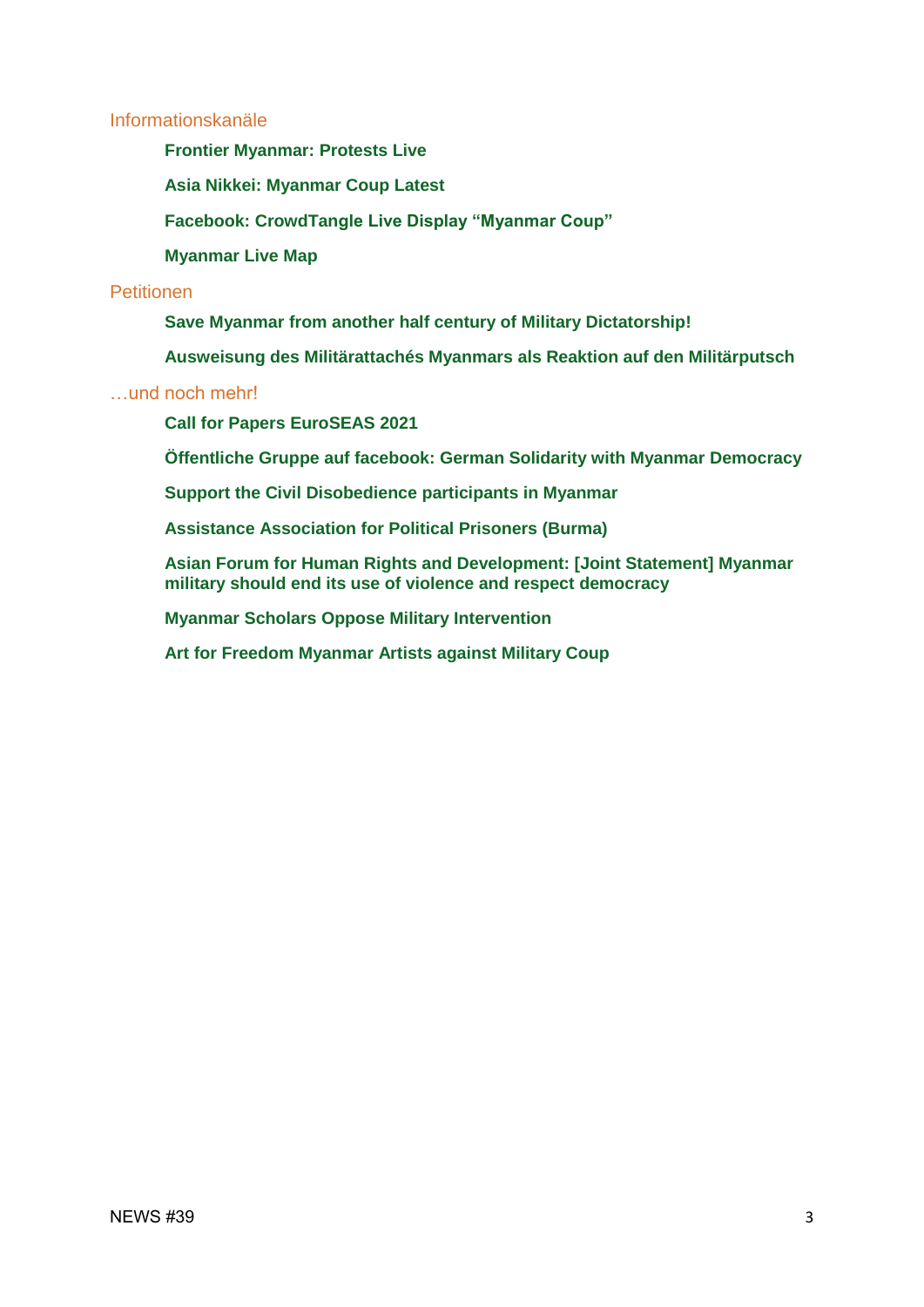# <span id="page-3-1"></span> **Myanmar-Institut**

### <span id="page-3-0"></span>**Solidarität mit den Menschen in Myanmar**

Wir, die Unterzeichnenden, verurteilen die Machtübernahme des burmesischen Militärs und fordern das sofortige Ende der gewaltsamen Repressionen.

Am 1. Februar 2021 nahm das Militär der Republik der Union Myanmars Mitglieder der Zivilregierung sowie andere prominente zivilgesellschaftliche und religiöse Akteure willkürlich fest. Unter dem Vorwand von Unregelmäßigkeiten bei den Wahlen im November 2020 verhängte das Militär einen einjährigen Ausnahmezustand und übertrug die Macht am 2. Februar an einen vom Militär kontrollierten Staatsverwaltungsrat (State Administrative Council, SAC). Durch die Übernahme der Staatsgewalt ohne die Zustimmung der Bevölkerung hat die Militärregierung den demokratischen Prozess untergraben und de facto einen Staatsstreich vollzogen.

Im ganzen Land organisieren sich seitdem Menschen aus allen gesellschaftlichen Schichten und Generationen – Lehrer:innen, Beamt:innen, Arbeiter:innen, medizinisches Personal, Studierende und vor allem Jugendliche – um gemeinsam friedlichen zivilen Widerstand zu leisten. Die Bewegung hat sich zu einem Generalstreik ausgeweitet und das gesellschaftliche Leben kommt immer mehr zum Erliegen. Das Militär reagiert mit Gewalt und Repressionen. Die Polizei hat bereits Schüsse auf Demonstrierende abgegeben und wird seit dem 15. Februar durch Soldaten unterstützt. Darüber hinaus gab es nächtliche Razzien bei an den Demonstrationen beteiligten Organisationen und Festnahmen von Aktivist:innen.

Weiterhin bringt das Militär ein neues Cyber-Sicherheitsgesetz auf den Weg, welches die vollständige Überwachung der Bevölkerung und weitere Einschnitte in fundamentale Freiheitsrechte ermöglicht.

Die Unterzeichnenden solidarisieren sich mit der Demokratiebewegung in Myanmar, die folgende Ziele formuliert hat:

- die Anerkennung des Wahlergebnisses der allgemeinen Wahl am 8. November 2020,
- die Übergabe der Macht an die gewählten Vertreter:innen
- die Freilassung aller politischen Gefangenen, sowie
- die Ablösung der Verfassung von 2008 durch eine Verfassung, die Demokratie, Föderalismus und die Kontrolle des Militärs durch zivile gewählte Vertreter:innen sicherstellt.

*Diese Solidaritätserklärung wurde vom Vorstand des Vereines initiiert und auf der Homepage [www.myanmar-institut.org](http://www.myanmar-institut.org/) am 18.02.2021 mit weiteren Unterzeichnenden veröffentlicht. Personen und Institutionen können weiterhin unterschreiben, in dem sie das kurze Formular unter der Petition ausfüllen.*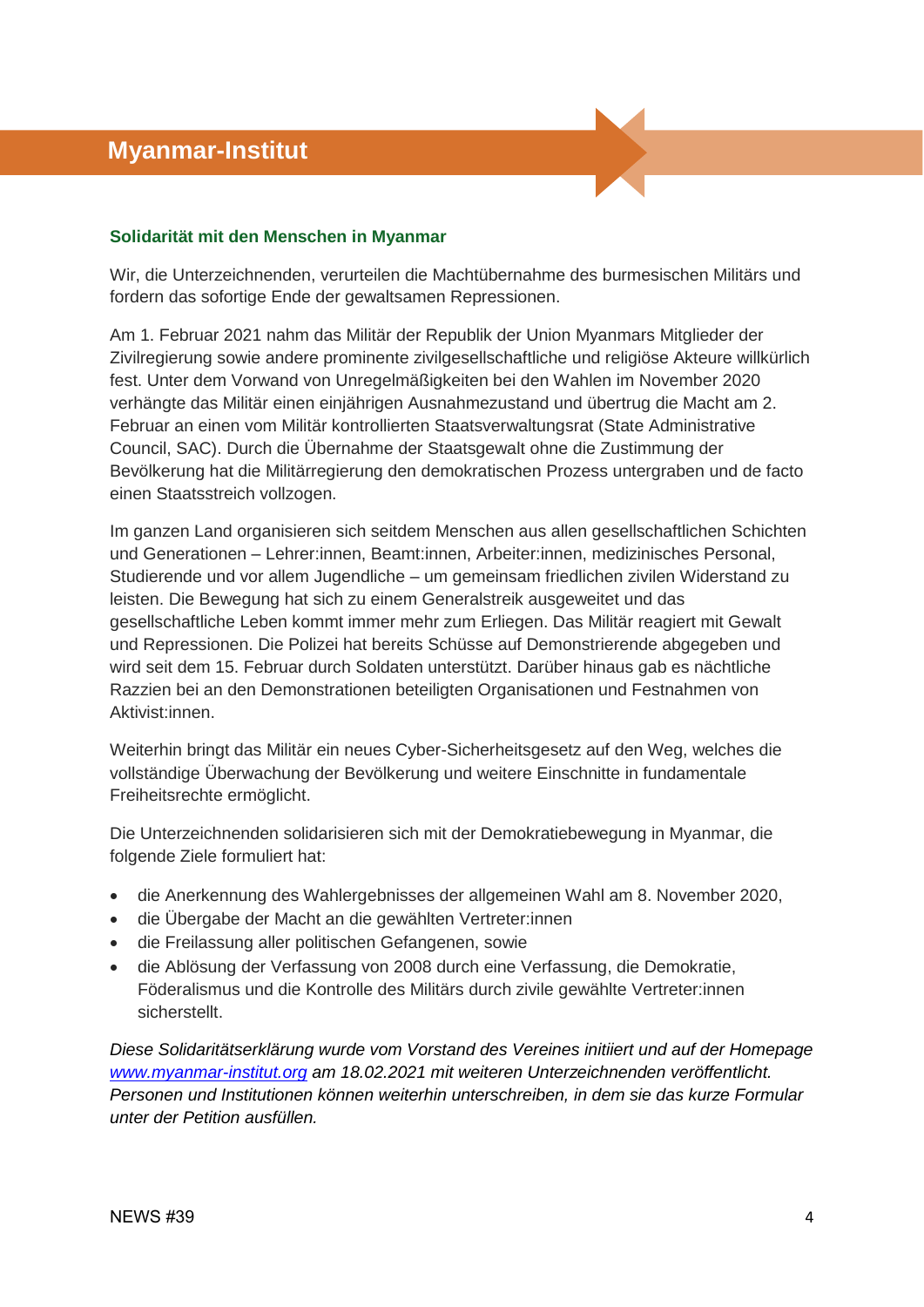## <span id="page-4-0"></span>**Call for Paper: Interdisciplinary Myanmar Conference Krakow: Myanmar's Transition – from Where to Where? 25. – 27. May 2021**

2021 marks ten years since Myanmar initiated reforms which seem under question now, following the recent coup. In 2011 a process of transferring power to a nominally civilian government began, to the surprise of many observers. After the remarkable win of the 2015 elections, the NLD took over the government. Nonetheless, times remained tumultuous for Myanmar and within the shortness of the past ten years, it turned from pariah to darling of the international community – only to be condemned again for its atrocities against one of the minorities, the Rohingya. Now, after the recent coup the transition is in serious danger.

The term "transition" is frequently used in this context and refers to a very ambiguous process. As the title of the conference indicates, neither the genesis nor the outcomes of the complex and fascinating recent period of Myanmar's history can be clearly defined.

The Jagiellonian University of Krakow invites scholars from all fields of Myanmar studies to present their research, and to share their knowledge and expertise in discussions about various aspects of Myanmar's transformation. This year's conference will be particularly unique and interesting. Following conferences organized by the Myanmar Institute in Bonn, Zürich, Konstanz, Passau and Stuttgart in the continuity of the conferences in Zürich and Berlin, this will be the first conference beyond the German-speaking countries at a very special place: The Jagiellonian University in Krakow, Poland. Founded in 1364, it is one of the oldest universities in Europe.

Due to the ongoing Covid-19 pandemic, this conference will be organised as a hybrid as the last conference was in Stuttgart. Abstracts of papers and panel proposals – no more than 300 words, in case of panel proposals up to 500 words – are to be submitted together with a short (biographical) note about the contributor(s) until **April 1, 2021 to Michal Lubina (michal.lubina@uj.edu.pl**). Please indicate your preference for video or physical participation in the conference in your abstract. For participants who will attend in person there may be a symbolic conference fee (25 Euro), depending on the pandemic situation as it affects various aspects of the organisational process.

*We warmly welcome you to Krakow this May – either physically or/and virtually!*

*--------------------------------------------*

*The organisers will update all interested participants in due course as the pandemic situation clarifies. We will give a first general update on April 1, 2021 and a second one in early May. If the situation worsens we may consider rescheduling the conference for October. However, for now we still hope we will be able to meet in Krakow in May.* 

## <span id="page-4-1"></span>**Myanmar-Institut Mittagspause**

Die Myanmar-Institut Mittagspause wird zurzeit jeden Mittwoch um 12:00 Uhr angeboten und ist zur Diskussion der aktuellen Geschehnisse in Myanmar für die Mitglieder des Vereins offen.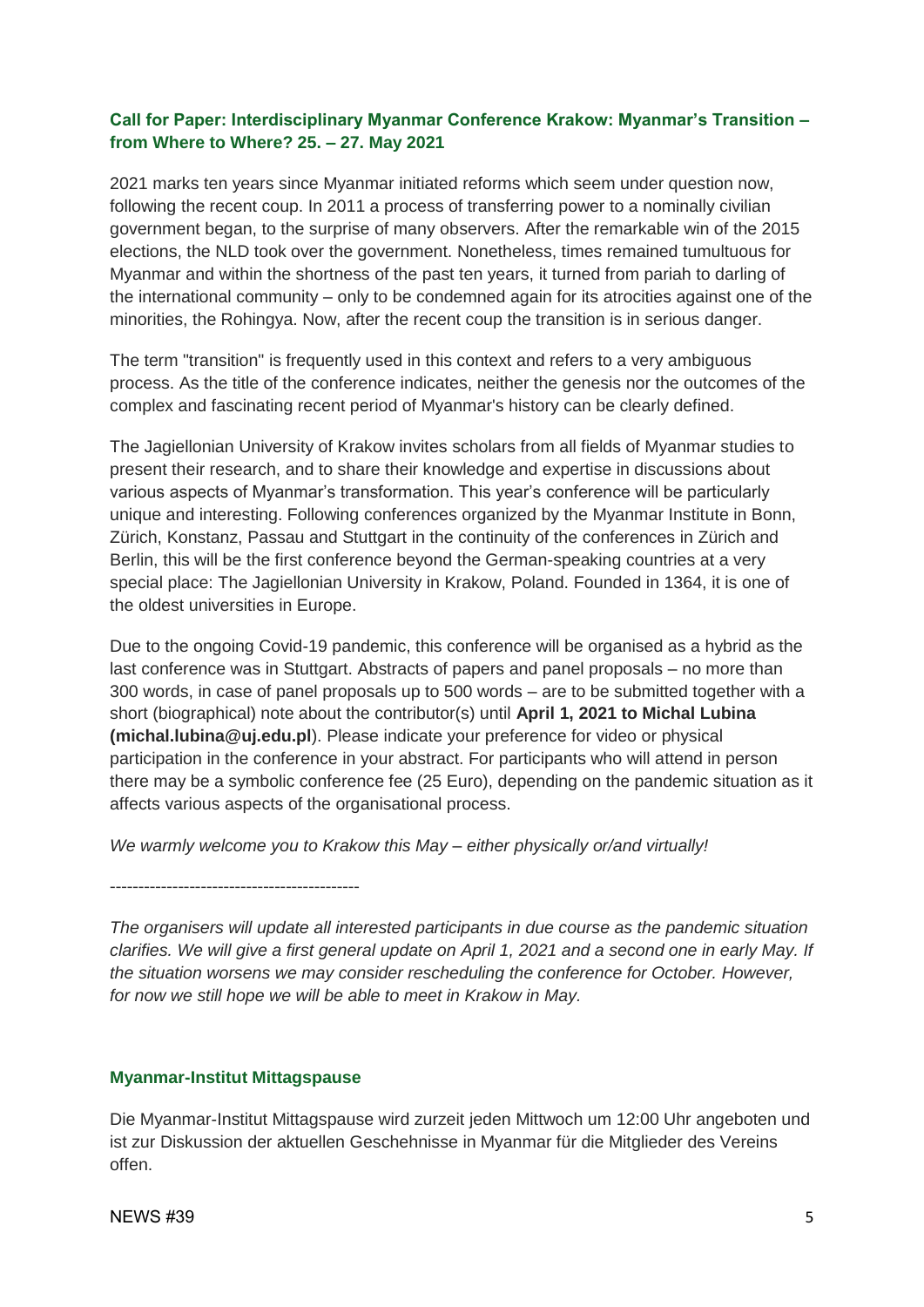### <span id="page-5-1"></span><span id="page-5-0"></span>**Online, 23.02.21, 13:15 Uhr – School of Global Studies, Gothenburg University: What is happening in Myanmar? Anti-coup protests, civil society and media**

Please join us for a discussion with a leading activist and journalist from Myanmar (Burma) on the protest movement against the military coup, and what the future may hold for civil society and media in the country.

In the early morning of February 1, the Myanmar military detained members of the National League for Democracy (NLD) government and party, along with dozens of activists and students. The army claimed the NLD's November 2020 election win was marred by irregularities and it declared a one-year state of emergency. The coup d'état brought an abrupt end to a decade-long, limited democratic opening that improved freedoms for many ordinary citizens, civil society and independent media in Myanmar. The coup also further imperiled the country's minorities. Within days, however, the public responded with mass protests that spread to all segments of society, bringing public life to a halt across the country.

How should we understand this brazen power grab by the military? What triggered this rapid emergence of the mass protests and could it influence the future of Myanmar? Moreover, what is likely to happen to the hard-won freedoms that civil society and journalists have enjoved?

To understand this fast-developing situation, Paul Vrieze, a PhD candidate who previously worked as a journalist in Myanmar, will hold a discussion and a Q & A with: Esther Ze Naw Bamwaw, a youth leader at the forefront of Myanmar's Civil Disobedience Movement,who holds a degree in Peace and Conflict Studies from the University of Basel. & Swe Win, Editor-in-Chief of Myanmar Now news agency, and a 2019 Ramon Magsaysay Award winner

*This event is being organized by scholars at the University of Gothenburg's School of Global Studies who have come together to analyze the implications of Myanmar's coup from different perspectives. See our latest [blogpost.](https://www.blogalstudies.com/post/what-s-so-funny-about-a-military-coup-how-generation-z-is-trolling-the-myanmar-army) The event is part of a development research project supported by the Swedish Research Council/Vetenskapsrådet (2019-05443).* 

*Please [register at eventbrite.](https://www.eventbrite.co.uk/e/what-is-happening-in-myanmar-anti-coup-protests-civil-society-and-media-tickets-141952029341?aff=ebdsoporgprofile) A zoom link will be sent to registered attendees ahead of the event.*

#### <span id="page-5-2"></span>**Online, 18.02.2021 – Myanmar's Digital Coup: What can we do to resist?**

On Thursday 18 February, the ASEAN Regional Coalition to #StopDigitalDictatorship will host the "Myanmar's Digital Coup: What can we do to resist?" webinar to discuss the current digital dictatorship imposed by the Military Coup in Myanmar, with human rights activists at the forefront of the resistance, and ASEAN digital rights advocates!

Moderated by Debbie Stothard (Founder & Coordinator of ALTSEAN-Burma), the conversation will kick-off with activists and media journalists at the forefront of the digital resistance, including: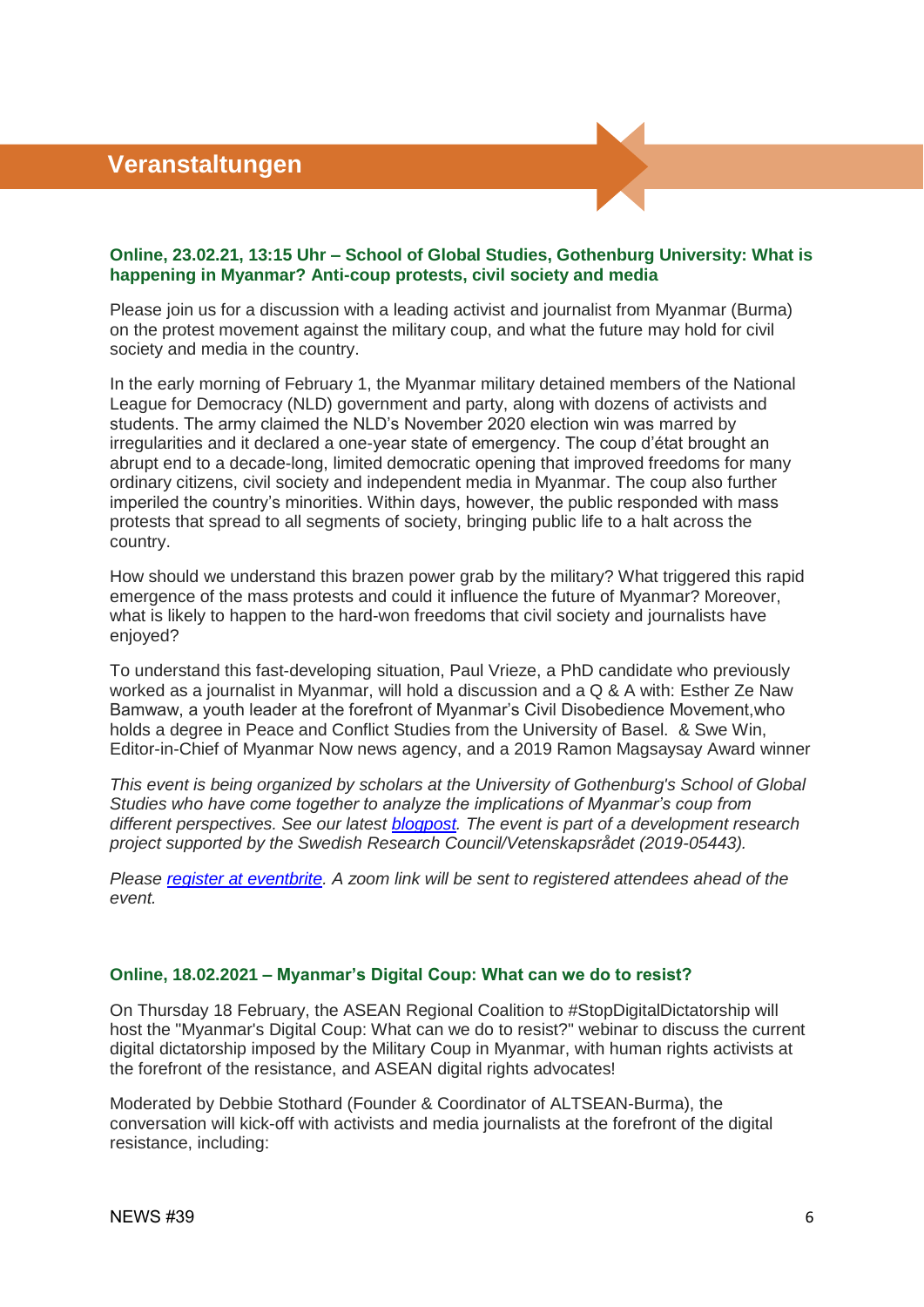- Thinzar Shunlei Yi, Anti-coup Activist, Youth Advocate & Feminist
- Ko Swe Win, Editor-in-Chef, Myanmar Now
- Ma Thida, Board member of PEN International & Member of PEN Myanmar
- Tin Tin Nyo, Managing Director of BNI Multimedia Group

Digital rights activists from the ASEAN region will share their perspectives on ASEAN solidarity and resistance, followed by a Q&A session with all of you! Commentators include:

- Damar Juniarto, Executive Director of SafeNet
- Sopheap Chak, Executive Director of Cambodian Center for Human Rights CCHR
- Emilie Palamy Pradichit, Founder & Executive Director of Manushya Foundation
- Raman Chima, Asia Policy Director at Access Now

*Note: The ASEAN Regional Coalition to [#StopDigitalDictatorship](https://www.facebook.com/hashtag/stopdigitaldictatorship?__eep__=6&__cft__%5b0%5d=AZVZh1pasUErSZs5XjrAjezkJII8t2qRjQ5VIvXM9NpcLMTHdEka2n-mOJ90mi7WH3lnGX2IxC-SZ5Fd62aIh5xwRP5RnbdNF8IeaZV2cqWYfLucGPvLpkdo19BIufCsxP8&__tn__=q) is led by ALTSEAN, Cambodian Center for Human Rights - CCHR, ELSAM, Manushya Foundation, PEN Myanmar, SafeNet, with support from Access Now. The regional coalition aims at growing and building a strong regional network resisting digital dictatorship in the ASEAN Region.*

*Video online:<https://www.facebook.com/events/144753320805597>*

#### <span id="page-6-0"></span>**Online, 18.02.2021, 19:00 Uhr – Virtual ASN Webinar: Nationalism and Democracy in Myanmar**

Virtual ASN is pleased to announce its upcoming webinar, Nationalism and Democracy in Myanmar. The panel will be held via Zoom on Thursday, February 18th from 1:00-2:30 PM ET (Eastern Time) / 7:00-8:30 PM CET (Central European Time).

When Myanmar's military government undertook political reforms in 2011, enabling power sharing with a civilian government and allowing for more transparent and fair elections, international observers were hopeful about the country's prospects for democratization. In the intervening years, however, hopes were tempered by revelations about state-sponsored violence against the Rohingya people and the military's unwillingness to fully commit to reform. The military coup d'etat on February 1, 2021 leaves the country's political future uncertain. What lies ahead for Myanmar? Our panel discusses the overlapping crises of ethnic conflict, nation-building and authoritarian backsliding.

Participants:

- Jangai Jap (George Washington U, US)
- Soeren Keil (Canterbury Chirst Church U, US)
- Amy Liu (U of Texas at Austin, US)
- Moderator: David Stroup (U of Manchester, UK)

*To join this Virtual ASN event on February 18th please register via the following link (you will be asked for your name, email address, and country of residence): <https://tinyurl.com/ykchgn74>*

## <span id="page-6-1"></span>**Online, 12.02.2021, 18:00 Uhr – Friedrich Naumann stiftung für die Freiheit: Militärputsch in Myanmar: Vorwärts in die Vergangenheit?**

Mit dabei: Katrin Gutknecht, Programm-Managerin des Landesbüros NRW der Friedrich-Naumann-Stiftung für die Freiheit; Alexander Graf Lambsdorff MdB, Stellvertretender Vorsitzender der Bundestagsfraktion der Freien Demokraten mit Zuständigkeit für Außen-,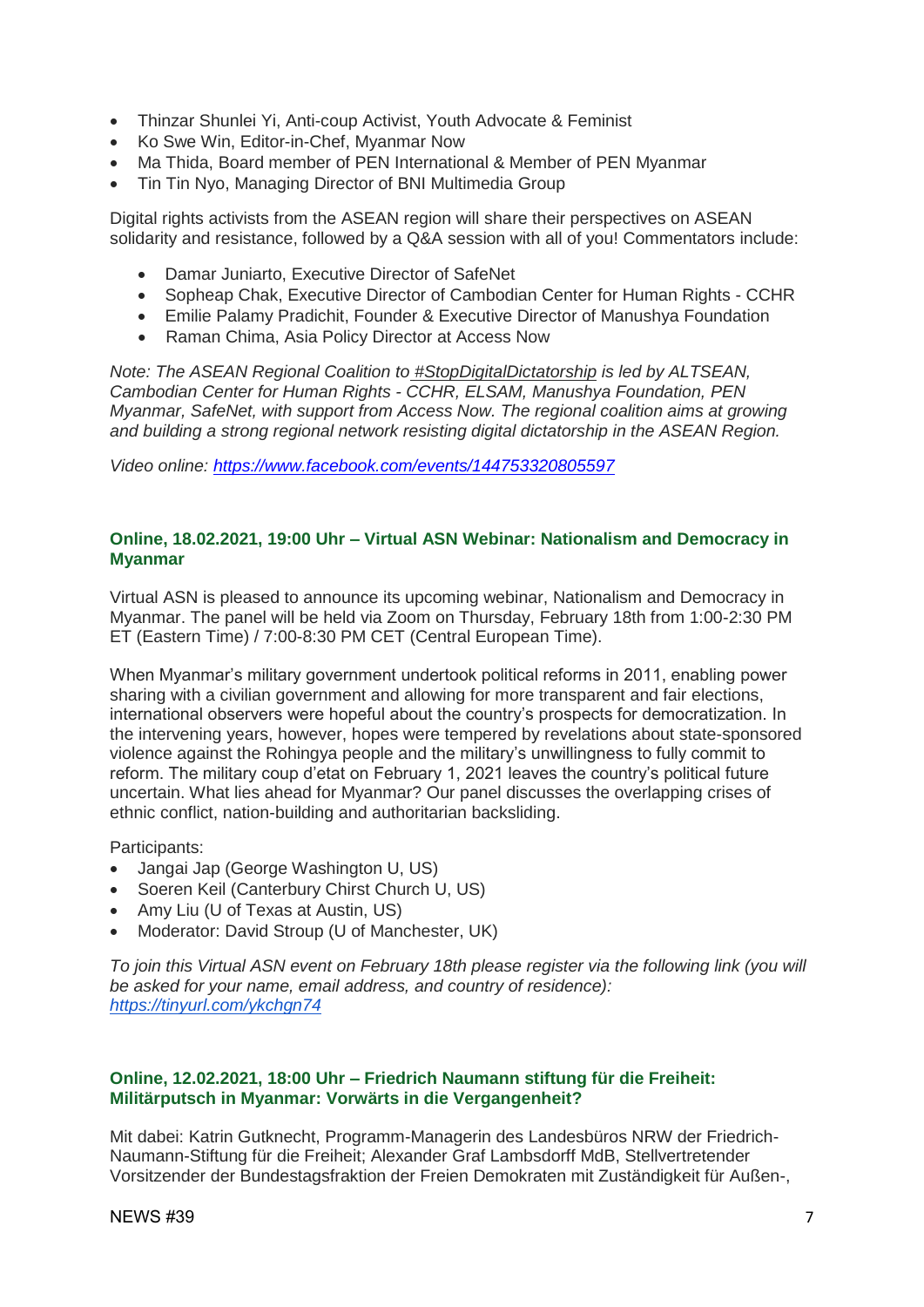Sicherheits-, Europaund Entwicklungspolitik, Hans-Bernd Zöllner, Theologe, Autor, Myanmar-Experte; Michael Krons, Leit. Redakteur der Programmgeschäftsführung, GERMAN TELEVISION PHOENIX/ZDF

*Video online: [https://plus.freiheit.org/militarputsch-in-myanmar-vorwarts-in-die](https://plus.freiheit.org/militarputsch-in-myanmar-vorwarts-in-die-vergangenheit)[vergangenheit](https://plus.freiheit.org/militarputsch-in-myanmar-vorwarts-in-die-vergangenheit)*

## <span id="page-7-0"></span>**Online, 05.02.2021, Uhrzeit – taz Talk #97: Nach dem Putsch in Myanmar**

Sven Hansen im Gespräch mit den Myanmar-Expert:innen Jasmin Lorch und Wolfram Schaffar zum Putsch des Militärs und der Rolle von Aung San Suu Kyi

*Video online:* 

*[https://www.youtube.com/watch?v=UdlCF5lS9gw&feature=youtu.be&ab\\_channel=taz](https://www.youtube.com/watch?v=UdlCF5lS9gw&feature=youtu.be&ab_channel=taz)*

 **Publikationen**

### <span id="page-7-1"></span>**Samia Akhter-Khan:** *"Game over"? – Why there is hope for Myanmar: Forbidden advice from a military officer*

16. Februar 2021 MyanmarMemo

Samia Akhter-Khan takes a look at a letter from within the military – and analyzes how the current events in Myanmar correspond with the advice it has given to people.

*[http://www.myanmarmemo.com/2021/02/16/game-over-why-there-is-hope-for-myanmar](http://www.myanmarmemo.com/2021/02/16/game-over-why-there-is-hope-for-myanmar-forbidden-advice-from-a-military-officer)[forbidden-advice-from-a-military-officer](http://www.myanmarmemo.com/2021/02/16/game-over-why-there-is-hope-for-myanmar-forbidden-advice-from-a-military-officer)*

## <span id="page-7-2"></span>**International Crisis Group:** *Responding to the Myanmar Coup*

16. Februar 2021 International Crisis Group

Myanmar's military overthrew its newly elected parliament on 1 February, halting the country's democratic transition and sparking massive protests. External actors should cooperate to prevent a violent crackdown and adopt tailored measures that target coup leaders, without penalising the population or damaging the broader economy.

*<https://www.crisisgroup.org/asia/south-east-asia/myanmar/b166-responding-myanmar-coup>*

#### <span id="page-7-3"></span>**Felix Heiduk:** *Der zivile Ungehorsam macht die Junta nervös*

16. Februar 2021 Der Tagesspiegel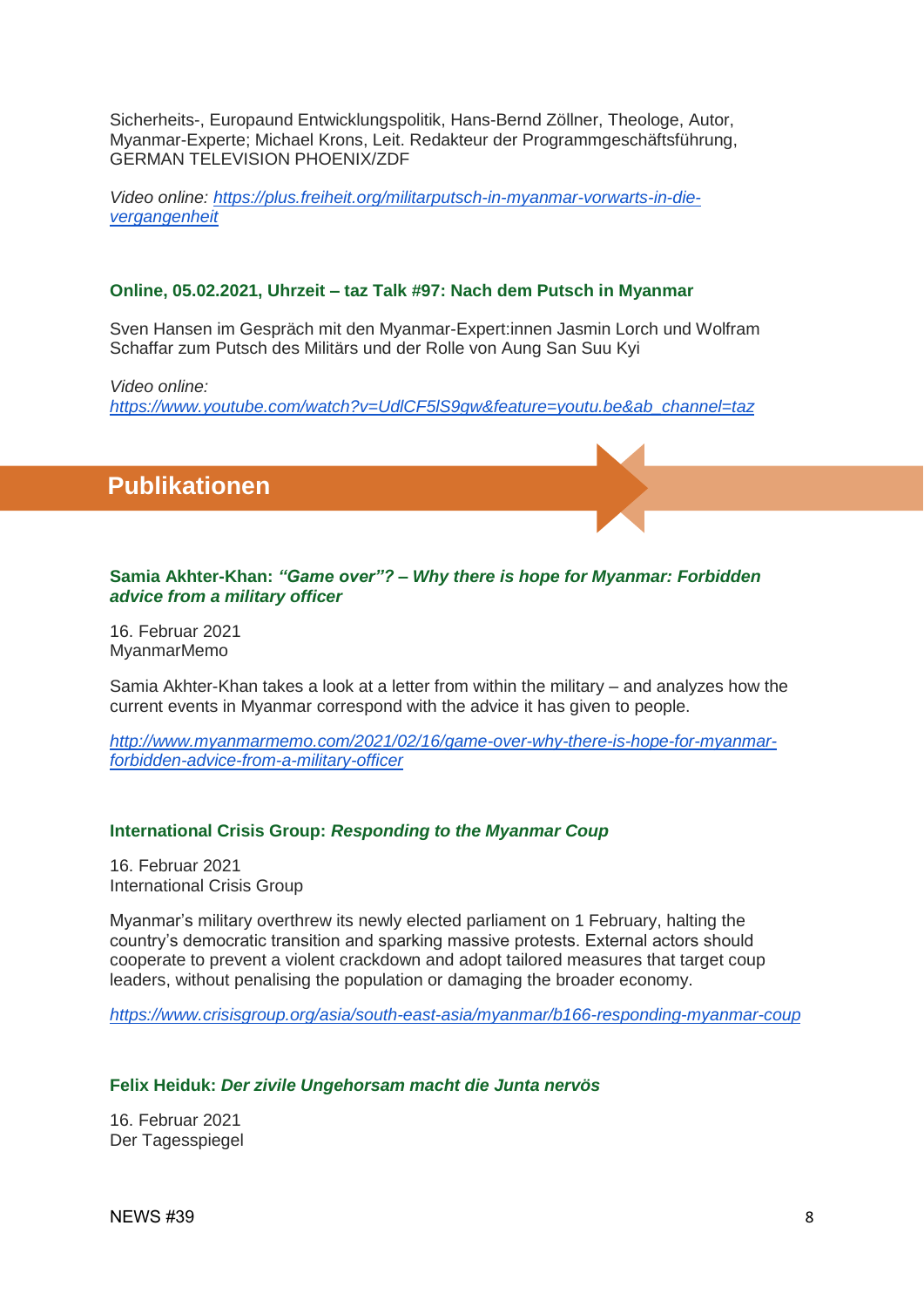Gegen äußere Sanktionen ist das Militär immun. Es will zurück zu Diktatur oder "gelenkter" Demokratie. Auf die Zivilbevölkerung kommt es an. Ein Gastbeitrag.

*[https://www.tagesspiegel.de/politik/wie-geht-es-weiter-in-myanmar-der-zivile-ungehorsam](https://www.tagesspiegel.de/politik/wie-geht-es-weiter-in-myanmar-der-zivile-ungehorsam-macht-die-junta-nervoes/26920734.html)[macht-die-junta-nervoes/26920734.html](https://www.tagesspiegel.de/politik/wie-geht-es-weiter-in-myanmar-der-zivile-ungehorsam-macht-die-junta-nervoes/26920734.html)*

## <span id="page-8-0"></span>**[David Pfeifer:](https://www.sueddeutsche.de/autoren/david-pfeifer-1.1715525)** *Schüsse - noch in die Luft*

15. Februar 2021 Süddeutsche Zeitung

In Myanmar wird weiter protestiert. Die Armee versucht zu eskalieren, schürt vor allem nachts Angst. Doch die Demonstranten bleiben besonnen.

*<https://www.sueddeutsche.de/politik/myanmar-proteste-aung-san-suu-kyi-militaer-1.5207354>*

#### <span id="page-8-1"></span>**Radioeins:** *Wer in Myanmar protestiert*

13. Februar 2021 Radioeins

Seit dem Militärputsch am 1. Februar formiert sich eine breite Protestbewegung in Myanmar. Obwohl das Militär gewaltsam gegen die Proteste angeht und auch die verbreitesten Social Media-Kanäle blockiert hat, lassen sich hunderttausenden Menschen nicht davon abhalten, auf die Straße zu gehen.

*[https://www.radioeins.de/programm/sendungen/die\\_profis/archivierte\\_sendungen/beitraege/](https://www.radioeins.de/programm/sendungen/die_profis/archivierte_sendungen/beitraege/wer-in-myanmar-protestiert.html) [wer-in-myanmar-protestiert.html](https://www.radioeins.de/programm/sendungen/die_profis/archivierte_sendungen/beitraege/wer-in-myanmar-protestiert.html)*

#### <span id="page-8-2"></span>**Hielscher oder Hase:** *Jella Fink erlebt die Proteste mit und berichtet*

12. Februar 2021 Deutschlandfunk Nova

*[https://ondemand](https://ondemand-mp3.dradio.de/file/dradio/2021/02/12/deutschlandfunknova_putsch_in_myanmar_20210212_19f49ec7.mp3)[mp3.dradio.de/file/dradio/2021/02/12/deutschlandfunknova\\_putsch\\_in\\_myanmar\\_20210212\\_](https://ondemand-mp3.dradio.de/file/dradio/2021/02/12/deutschlandfunknova_putsch_in_myanmar_20210212_19f49ec7.mp3) [19f49ec7.mp3](https://ondemand-mp3.dradio.de/file/dradio/2021/02/12/deutschlandfunknova_putsch_in_myanmar_20210212_19f49ec7.mp3)*

#### <span id="page-8-3"></span>**Birgi Frank:** *Proteste in Myanmar: "Ich habe Anrufe bekommen: Ich muss mich verstecken"*

12. Feburar 2021 BR

Mit einem Putsch wollte das Militär in Myanmar die Zeit zurückdrehen: Zurück zu einem strikten Militärregime, Hausarrest für die Regierungschefin Aung San Suu Kyi. Seitdem gehen Zehntausende gegen das Militär auf die Straßen - sie sind kreativ und mutig, Angst macht sich trotzdem breit. Jella Fink erlebt die Proteste in Myanmar mit - und erzählt uns von gekauften GegendemonstrantInnen. Außerdem: Wie der größte deutsche Internet-Star in China chinesisches Neujahr feiert. Wir haben mit Thomas Derksen alias "Afu Thomas" übers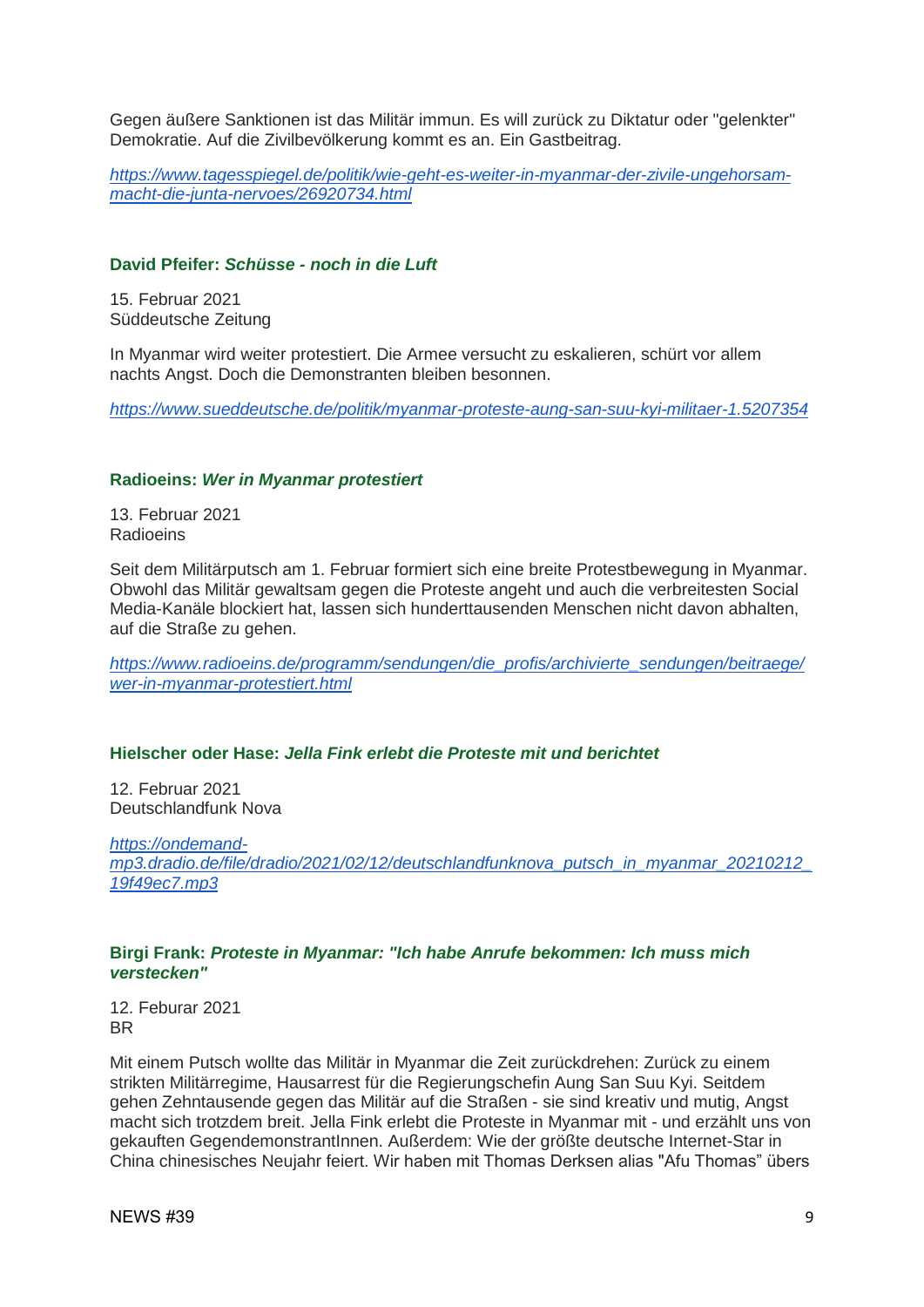Promi-Dasein hinter der Corona-Maske und Familienfeiern während einer Pandemie gesprochen.

*[https://www.br.de/mediathek/podcast/tagesticket-der-frueh-podcast/proteste-in-myanmar-ich](https://www.br.de/mediathek/podcast/tagesticket-der-frueh-podcast/proteste-in-myanmar-ich-habe-anrufe-bekommen-ich-muss-mich-verstecken/1817911)[habe-anrufe-bekommen-ich-muss-mich-verstecken/1817911](https://www.br.de/mediathek/podcast/tagesticket-der-frueh-podcast/proteste-in-myanmar-ich-habe-anrufe-bekommen-ich-muss-mich-verstecken/1817911)*

## <span id="page-9-0"></span>**Judith Beyer:** *'You messed with the wrong generation': the young people resisting Myanmar's military*

11. Februar 2021 opendemocracy

Since the coup, social media has become an essential tool for exchanging knowledge and experience between generations

*[https://www.opendemocracy.net/en/you-messed-with-the-wrong-generation-the-young](https://www.opendemocracy.net/en/you-messed-with-the-wrong-generation-the-young-people-resisting-myanmars-military)[people-resisting-myanmars-military](https://www.opendemocracy.net/en/you-messed-with-the-wrong-generation-the-young-people-resisting-myanmars-military)*

### <span id="page-9-1"></span>**Philipp Annawitt:** *Wie der Westen auf den Putsch reagieren sollte*

05. Februar 2021 Tagesanzeiger

Der Militärcoup ist ein Zeichen der Schwäche der Armeeführung. Gerade darum wäre jetzt die Zeit günstig, die Demokratie in Burma zu stützen.

*[https://www.tagesanzeiger.ch/wie-der-westen-auf-den-putsch-reagieren-sollte-](https://www.tagesanzeiger.ch/wie-der-westen-auf-den-putsch-reagieren-sollte-306184714391?fbclid=IwAR0Uh0Y0-U9TfkDCVKPWx6lQ8aTmO78nJN0ZBC-4CV1MofKBRCeJ2vQpCsc)[306184714391?fbclid=IwAR0Uh0Y0-U9TfkDCVKPWx6lQ8aTmO78nJN0ZBC-](https://www.tagesanzeiger.ch/wie-der-westen-auf-den-putsch-reagieren-sollte-306184714391?fbclid=IwAR0Uh0Y0-U9TfkDCVKPWx6lQ8aTmO78nJN0ZBC-4CV1MofKBRCeJ2vQpCsc)[4CV1MofKBRCeJ2vQpCsc](https://www.tagesanzeiger.ch/wie-der-westen-auf-den-putsch-reagieren-sollte-306184714391?fbclid=IwAR0Uh0Y0-U9TfkDCVKPWx6lQ8aTmO78nJN0ZBC-4CV1MofKBRCeJ2vQpCsc)*

## <span id="page-9-2"></span>**Aljazeera:** *Why are human rights defenders being targeted?*

05. Februar 2021 Aljazeera Video, ab 2:40 Min.

Prof. Dr. Judith Beyer zur Lage der Menschenrechte In der Sendung "Why are human rights defenders being targeted?" ["Weshalb werden Menschenrechtsschützer\*innen ins Visier genommen?"] im Programm "Inside Story" auf Al Jazeera am 05.02.21.

Judith Beyer sprach in einer Expertenrunde mit Rajat Khosala von Amnesty International und Tobi Cadman, einem internationalen Menschenrechtsanwalt. Die Sendung fokussierte den momentanen Zustand der Menschenrechte weltweit. Prof. Beyer berichtete von der Situation der Menschenrechtsaktivisten\*innen in Kirgistan und Myanmar und bezieht sich dabei auch auf den Militärputsch in Myanmar, der sich in der ersten Februarwoche ereignete. Sie macht weiterhin auf weltweit circa 10 bis 15 Millionen de facto-staatenlose Menschen und die Notwendigkeit internationaler Unterstützung dieser aufmerksam. Schließlich stellt sie heraus, dass die Staaten und die Vereinten Nationen ihre Rolle in der Verteidigung der Menschenrechte stärken müssten, um diese zu schützen und benennt die enorme Wichtigkeit digitaler Medien in diesem Zusammenhang.

*[https://www.aljazeera.com/program/inside-story/2021/2/5/why-are-human-rights-defenders](https://www.aljazeera.com/program/inside-story/2021/2/5/why-are-human-rights-defenders-being-targeted?fbclid=IwAR21K4zBdFymPTVUOVVmOXUSlWjcr4zEAC6qOSM8MvYmMd6dRayalKmEDtc)[being-](https://www.aljazeera.com/program/inside-story/2021/2/5/why-are-human-rights-defenders-being-targeted?fbclid=IwAR21K4zBdFymPTVUOVVmOXUSlWjcr4zEAC6qOSM8MvYmMd6dRayalKmEDtc)*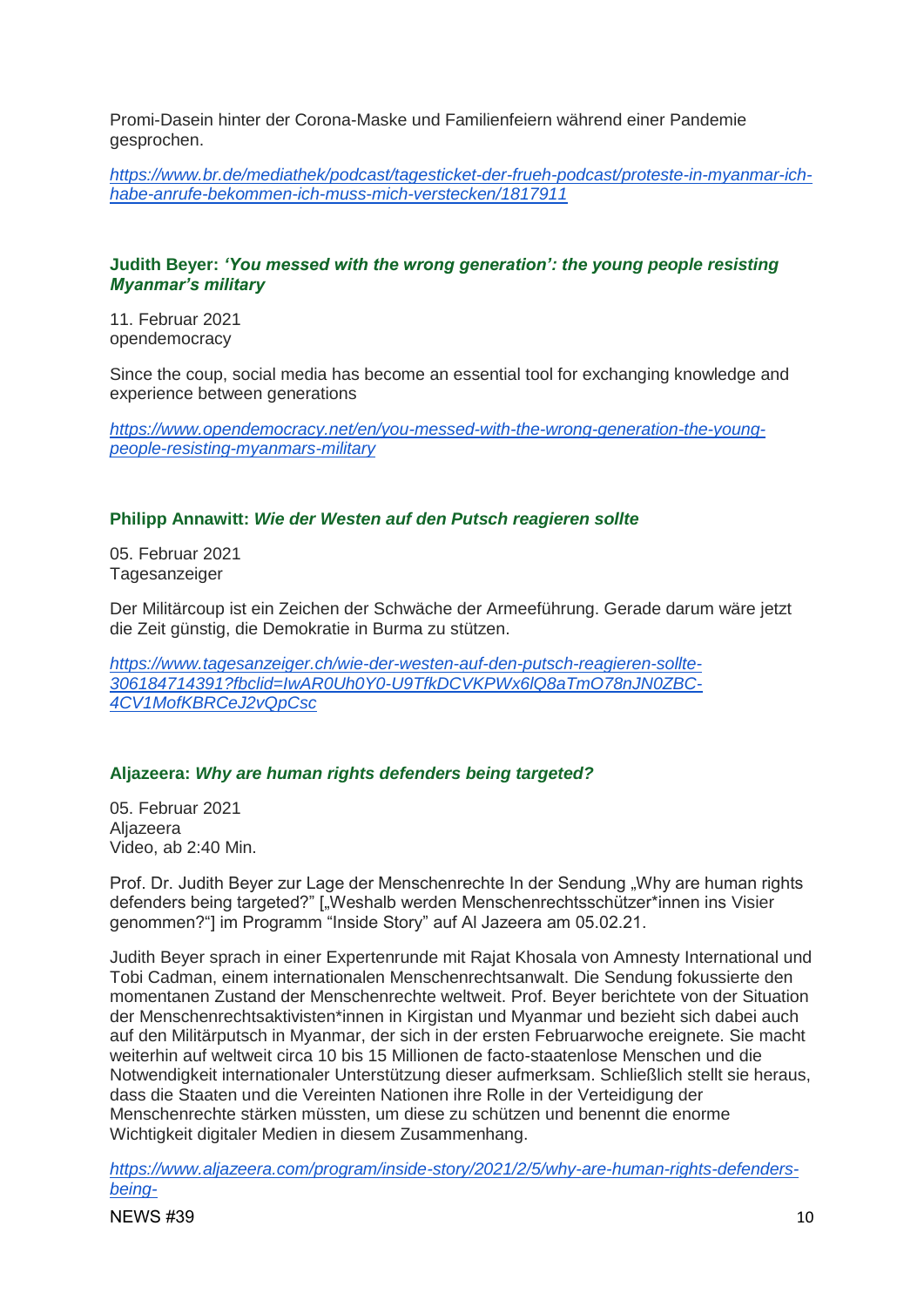*[targeted?fbclid=IwAR21K4zBdFymPTVUOVVmOXUSlWjcr4zEAC6qOSM8MvYmMd6dRayal](https://www.aljazeera.com/program/inside-story/2021/2/5/why-are-human-rights-defenders-being-targeted?fbclid=IwAR21K4zBdFymPTVUOVVmOXUSlWjcr4zEAC6qOSM8MvYmMd6dRayalKmEDtc) [KmEDtc](https://www.aljazeera.com/program/inside-story/2021/2/5/why-are-human-rights-defenders-being-targeted?fbclid=IwAR21K4zBdFymPTVUOVVmOXUSlWjcr4zEAC6qOSM8MvYmMd6dRayalKmEDtc)*

## <span id="page-10-0"></span>**Judith Beyer:** *Im Namen der Stabilität*

04. Februar 2021 taz

Mit Trommelschlägen protestieren die Leute in Myanmar gegen das Militär. Oppositionelle senden per Hashtag Hilferufe ans Ausland.

*<https://taz.de/Militaerputsch-in-Myanmar/!5745160>*

#### <span id="page-10-1"></span>**José-María Arraiza:** *Is there an Alternative to Nativism? Exploring the Alternatives to Mainstream Xenophobia and Discrimination Against Minorities in Contemporary Myanmar*

28. Januar 2021 MyanmarMemo

When the Lindenmuseum Stuttgart and the Myanmar Institute invited pracritioners and researchers for a conference in Myanmar last October, José-María Arraiza talked about nativism and xenophobia in the country. In this blog post, he recapitualtes his thoughts and analyses

*[http://www.myanmarmemo.com/2021/01/28/is-there-an-alternative-to-nativism-exploring-the](http://www.myanmarmemo.com/2021/01/28/is-there-an-alternative-to-nativism-exploring-the-alternatives-to-mainstream-xenophobia-and-discrimination-against-minorities-in-contemporary-myanmar)[alternatives-to-mainstream-xenophobia-and-discrimination-against-minorities-in](http://www.myanmarmemo.com/2021/01/28/is-there-an-alternative-to-nativism-exploring-the-alternatives-to-mainstream-xenophobia-and-discrimination-against-minorities-in-contemporary-myanmar)[contemporary-myanmar](http://www.myanmarmemo.com/2021/01/28/is-there-an-alternative-to-nativism-exploring-the-alternatives-to-mainstream-xenophobia-and-discrimination-against-minorities-in-contemporary-myanmar)*

#### <span id="page-10-2"></span>**[Carolin Hirsch:](http://www.myanmarmemo.com/author/carolin/)** *Becoming Rebel Punk – (Per)forming (as) a cultural minority*

22. Januar 2021 MyanmarMemo

At the "Minorities in Myanmar" conference, held at the Linden-Museum in Stuttgart, Germany last October, Carolin Hirsch talked about the Rebel Punk lifestyle and how the members of Yangon's Rebel Community form a cultural minority through performing their 'Punk'. This blog post complements her talk, offering us insights into the worlds of one of Yangon's punk community.

*[http://www.myanmarmemo.com/2021/01/22/becoming-rebel-punk-performing-as-a-cultural](http://www.myanmarmemo.com/2021/01/22/becoming-rebel-punk-performing-as-a-cultural-minority)[minority](http://www.myanmarmemo.com/2021/01/22/becoming-rebel-punk-performing-as-a-cultural-minority)*

### <span id="page-10-3"></span>**Clara Rellensmann:** *Von einer Ruinenlandschaft zur Pagodenstadt: ideologisiertes Weiterbauen in Myanmar 1995-2011*

in: Froschauer, E.M., Lorenz, W., Rellensmann, L., Wiesener, A., Vom Wert des Weiterbauens – konstruktive Lösungen und kulturgeschichtlicher Zusammenhänge, Birkhäuser, 2020, S.67-82.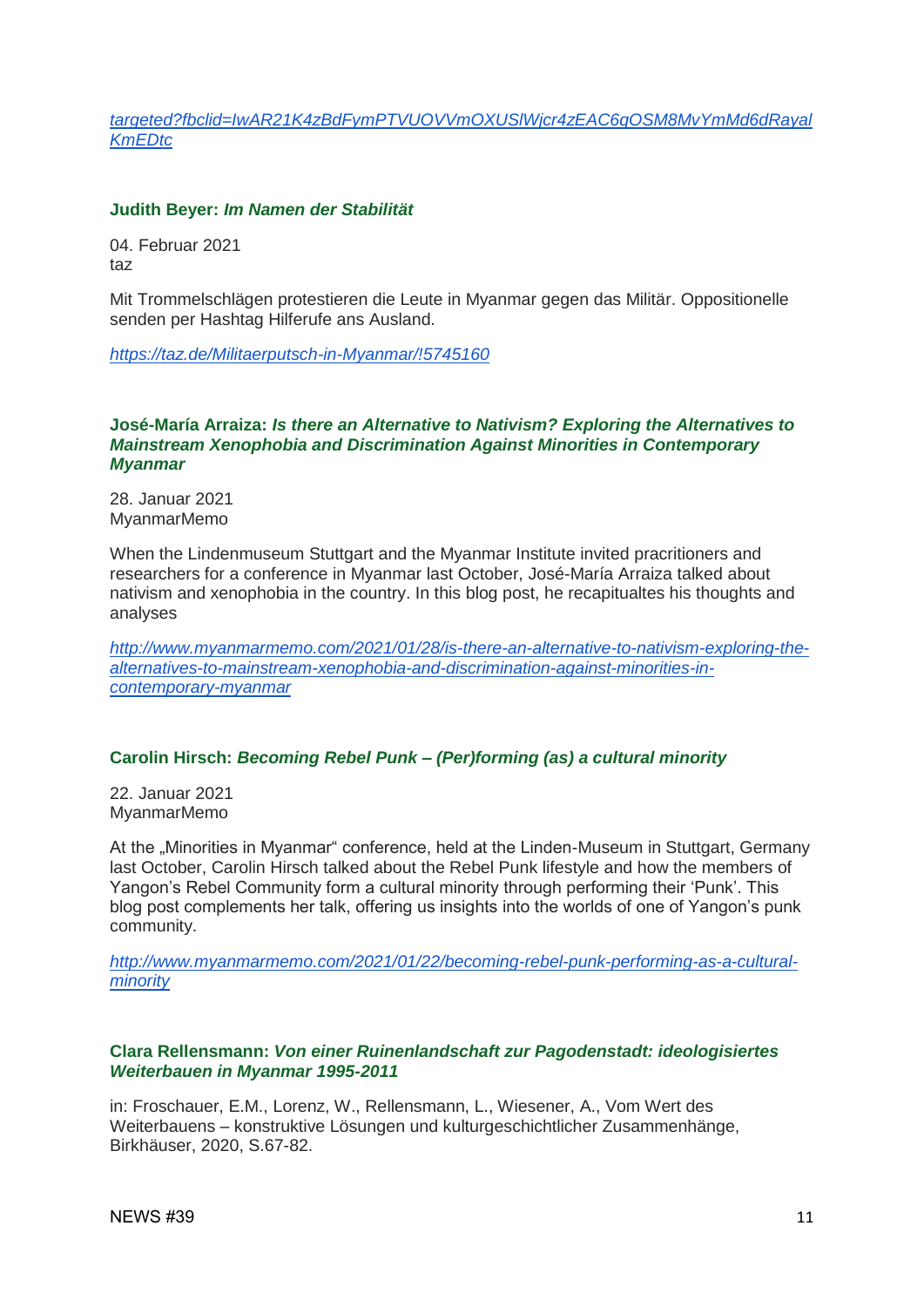2020 De Gruyter

*<https://www.degruyter.com/view/title/579300>*

## <span id="page-11-0"></span> **Informationskanäle**

## <span id="page-11-1"></span>**Frontier Myanmar: Protests Live**

Keep tuning in for full coverage from the Frontier team as we report on ongoing demonstrations and strikes across the country against the coup, and the military government's response.

*[https://www.frontiermyanmar.net/en/myanmar-protests-live-tens-of-thousands-gathering-in](https://www.frontiermyanmar.net/en/myanmar-protests-live-tens-of-thousands-gathering-in-yangon-demonstrations-in-other-major-cities)[yangon-demonstrations-in-other-major-cities](https://www.frontiermyanmar.net/en/myanmar-protests-live-tens-of-thousands-gathering-in-yangon-demonstrations-in-other-major-cities)*

### <span id="page-11-2"></span>**Asia Nikkei: Myanmar Coup Latest**

In-depth coverage and daily updates

*[https://asia.nikkei.com/Spotlight/Myanmar-Coup/Myanmar-coup-latest-Junta-detained-up-to-](https://asia.nikkei.com/Spotlight/Myanmar-Coup/Myanmar-coup-latest-Junta-detained-up-to-500-as-protests-rage)[500-as-protests-rage](https://asia.nikkei.com/Spotlight/Myanmar-Coup/Myanmar-coup-latest-Junta-detained-up-to-500-as-protests-rage)*

#### <span id="page-11-3"></span>**Facebook: CrowdTangle Live Display "Myanmar Coup"**

CrowdTangle ist eine Plattform über die Journalist:innen, Aktivist:innen und Forscher:innen Informationen von Facebook und Instagram zusammen tragen und anschaulich aufbereiten können. Auf untenstehender Adresse findet Ihr ein "Live Display", dass Post von öffentlichen Facebook Seiten zusammen trägt - sortiert nach Medien, Militär, NLD, People und Embassies. Es soll einen direkten und einfachen Überblick über die Kommunikation der verschiedenen beteiligten Parteien geben.

*<https://apps.crowdtangle.com/myanmarcoupdashboard/boards/myanmarcoup> Lies [hier,](https://help.crowdtangle.com/en/articles/1140930-what-data-is-crowdtangle-tracking) welche Daten CrowdTangle bereitstellt.*

#### <span id="page-11-4"></span>**Myanmar Live Map**

Live Standorte an Militär, Polizei, Krankenhäusern/Klinik/Praxis und Barrieren in Myanmar (Aktuell, 18.02.2021: Yangon, Mandalay, Nay Pyi Taw, Bago, Monywa, Mawlamyaing)

*[https://myanmarmap.live](https://myanmarmap.live/)*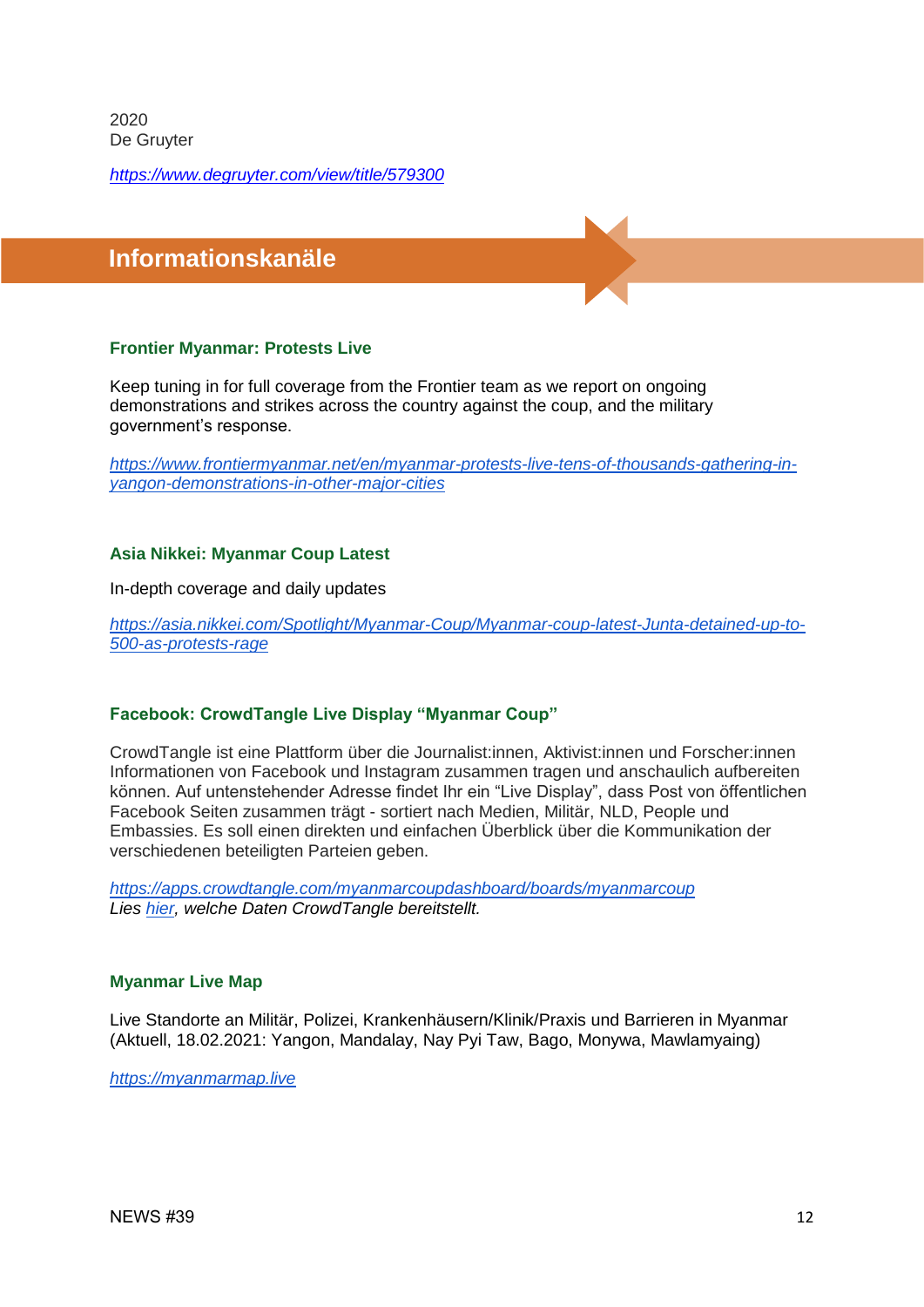## <span id="page-12-1"></span><span id="page-12-0"></span>**Save Myanmar from another half century of Military Dictatorship!**

Liebe Myanmar-Interessierte,

als Reaktion auf den schriftlichen Hilferuf einer Burmesischen Freundin, habe ich eine Petition auf Avaaz erstellt, die sich an alle demokratisch gewählten Regierungen richtet. Ihr findet die Petition zum nachlesen und **unterzeichnen** [hier.](https://secure.avaaz.org/community_petitions/en/all_democratically_elected_governments_save_myanmar_from_another_half_century_of_military_dictatorship/?fHWubfb&utm_source=sharetools&utm_medium=facebook&utm_campaign=petition-1180983-save_myanmar_from_another_half_century_of_military_dictatorship&utm_term=HWubfb%2Ben&fbclid=IwAR0HywhKHLMCuETsTNC7E-AJosco_HdLCv-g6vBQzld3gAIZ-oiekF3a7Vg)

Die Unterzeichnenden und ich fordern darin die Regierungen auf, nicht nur den Putsch öffentlich zu verurteilen, sondern auch die vom Militär gebildeten Regierungsorgane nicht anzuerkennen und stattdessen das aus den verbleibenden Parlamentsmitgliedern gebildete Kommitee als derzeit legitime Regierung zu behandeln.

Damit die Petition Kraft gewinnt braucht es Eure Unterschriften **und** Euer Engagement: **bitte teilt sie** per Mail, international unter all Euren Freunden, Bekannten und in alle Netzwerken und Social Media. Macht Werbung in alle Richtung. Nur so kann sie richtig groß werden und Aufmerksamkeit erzeugen. Und die Demonstrierenden in Myanmar brauchen jetzt Aufmerksamkeit!

## *Johanna Neumann*

*[https://secure.avaaz.org/community\\_petitions/en/all\\_democratically\\_elected\\_governments\\_s](https://secure.avaaz.org/community_petitions/en/all_democratically_elected_governments_save_myanmar_from_another_half_century_of_military_dictatorship/?fHWubfb&utm_source=sharetools&utm_medium=facebook&utm_campaign=petition-1180983-save_myanmar_from_another_half_century_of_military_dictatorship&utm_term=HWubfb%2Ben&fbclid=IwAR0HywhKHLMCuETsTNC7E-AJosco_HdLCv-g6vBQzld3gAIZ-oiekF3a7Vg) [ave\\_myanmar\\_from\\_another\\_half\\_century\\_of\\_military\\_dictatorship/?fHWubfb&utm\\_source=](https://secure.avaaz.org/community_petitions/en/all_democratically_elected_governments_save_myanmar_from_another_half_century_of_military_dictatorship/?fHWubfb&utm_source=sharetools&utm_medium=facebook&utm_campaign=petition-1180983-save_myanmar_from_another_half_century_of_military_dictatorship&utm_term=HWubfb%2Ben&fbclid=IwAR0HywhKHLMCuETsTNC7E-AJosco_HdLCv-g6vBQzld3gAIZ-oiekF3a7Vg) [sharetools&utm\\_medium=facebook&utm\\_campaign=petition-1180983](https://secure.avaaz.org/community_petitions/en/all_democratically_elected_governments_save_myanmar_from_another_half_century_of_military_dictatorship/?fHWubfb&utm_source=sharetools&utm_medium=facebook&utm_campaign=petition-1180983-save_myanmar_from_another_half_century_of_military_dictatorship&utm_term=HWubfb%2Ben&fbclid=IwAR0HywhKHLMCuETsTNC7E-AJosco_HdLCv-g6vBQzld3gAIZ-oiekF3a7Vg) [save\\_myanmar\\_from\\_another\\_half\\_century\\_of\\_military\\_dictatorship&utm\\_term=HWubfb%2](https://secure.avaaz.org/community_petitions/en/all_democratically_elected_governments_save_myanmar_from_another_half_century_of_military_dictatorship/?fHWubfb&utm_source=sharetools&utm_medium=facebook&utm_campaign=petition-1180983-save_myanmar_from_another_half_century_of_military_dictatorship&utm_term=HWubfb%2Ben&fbclid=IwAR0HywhKHLMCuETsTNC7E-AJosco_HdLCv-g6vBQzld3gAIZ-oiekF3a7Vg) [Ben&fbclid=IwAR0HywhKHLMCuETsTNC7E-AJosco\\_HdLCv-g6vBQzld3gAIZ-oiekF3a7Vg](https://secure.avaaz.org/community_petitions/en/all_democratically_elected_governments_save_myanmar_from_another_half_century_of_military_dictatorship/?fHWubfb&utm_source=sharetools&utm_medium=facebook&utm_campaign=petition-1180983-save_myanmar_from_another_half_century_of_military_dictatorship&utm_term=HWubfb%2Ben&fbclid=IwAR0HywhKHLMCuETsTNC7E-AJosco_HdLCv-g6vBQzld3gAIZ-oiekF3a7Vg)*

## <span id="page-12-2"></span>**Ausweisung des Militärattachés Myanmars als Reaktion auf den Militärputsch**

Wir fordern die deutsche Bundesregierung dazu auf, als konkrete Reaktion auf den schockierenden Militärputsch in Myanmar vom 01.02.2021 unverzüglich den Militärattaché Myanmars, Brigadegeneral Aung Kyaw Moe und seinen Militärattachéstab aus Deutschland auszuweisen!

*[https://www.change.org/p/bundesau%C3%9Fenminister-heiko-maas-reaktion-auf](https://www.change.org/p/bundesau%C3%9Fenminister-heiko-maas-reaktion-auf-milit%C3%A4rputsch-in-myanmar-ausweisung-des-myanmarischen-milit%C3%A4rattach%C3%A9s?recruiter=91412970&utm_source=share_petition&utm_medium=copylink&utm_campaign=share_petition&utm_term=share_petition)[milit%C3%A4rputsch-in-myanmar-ausweisung-des-myanmarischen](https://www.change.org/p/bundesau%C3%9Fenminister-heiko-maas-reaktion-auf-milit%C3%A4rputsch-in-myanmar-ausweisung-des-myanmarischen-milit%C3%A4rattach%C3%A9s?recruiter=91412970&utm_source=share_petition&utm_medium=copylink&utm_campaign=share_petition&utm_term=share_petition)[milit%C3%A4rattach%C3%A9s?recruiter=91412970&utm\\_source=share\\_petition&utm\\_medi](https://www.change.org/p/bundesau%C3%9Fenminister-heiko-maas-reaktion-auf-milit%C3%A4rputsch-in-myanmar-ausweisung-des-myanmarischen-milit%C3%A4rattach%C3%A9s?recruiter=91412970&utm_source=share_petition&utm_medium=copylink&utm_campaign=share_petition&utm_term=share_petition) [um=copylink&utm\\_campaign=share\\_petition&utm\\_term=share\\_petition](https://www.change.org/p/bundesau%C3%9Fenminister-heiko-maas-reaktion-auf-milit%C3%A4rputsch-in-myanmar-ausweisung-des-myanmarischen-milit%C3%A4rattach%C3%A9s?recruiter=91412970&utm_source=share_petition&utm_medium=copylink&utm_campaign=share_petition&utm_term=share_petition)*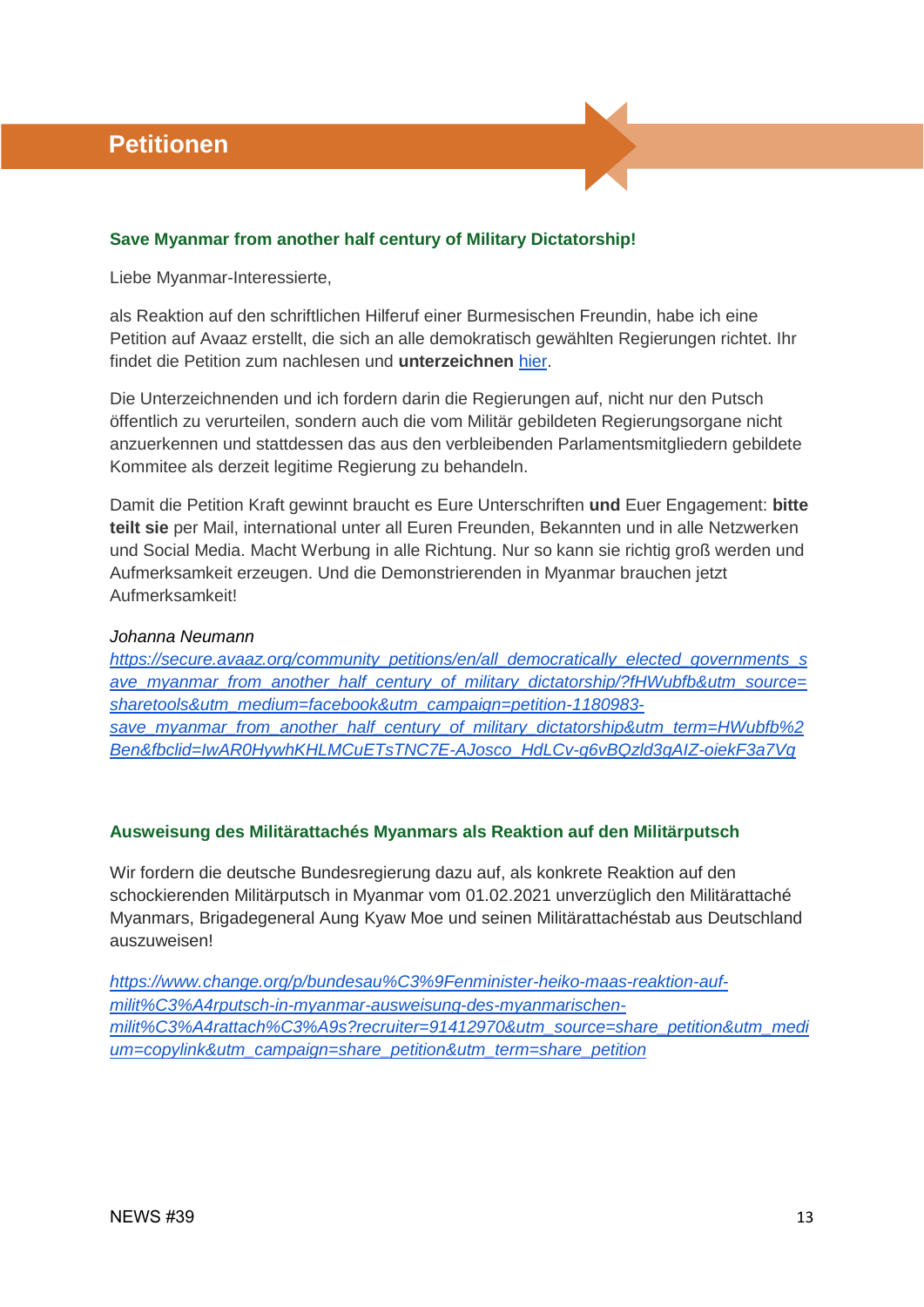## <span id="page-13-0"></span> **… und noch mehr!**

## <span id="page-13-1"></span>**Call for Papers EuroSEAS 2021**

Deadline submissions: 15 May 2021 Conference dates: 7-10 September 2021 Venue: Palacký University, Olomouc, Czech Republic

#### **Introduction by Silvia Vignato, president**

Dear friends,

The board of EuroSEAS wishes you a healthy and safe 2021!

In hopeful anticipation of a smooth and successful vaccination process around the world, plan A for our conference this year is still that we will meet in person in [Olomouc in](https://www.euroseas.org/conference-team-2021/)  [September.](https://www.euroseas.org/conference-team-2021/) If, however, due to the relevant Covid-19 regulations, a physical conference would be ruled out, we are now confident that we can host a full EuroSEAS conference online. The Olomouc organizing committee has gained experience using the Whova conference platform, an interface working smoothly with Zoom. So no matter how 2021 unfolds, we will be able to meet each other, exchange research findings and ideas and build our networks for the future, either in person or in cyberspace. While all of us will undoubtedly prefer a real-life encounter in Olomouc, a digital version would reduce cost significantly and would allow us to partially refund the registration fee.

We are happy to share the approved panels for Olomouc 2021 and release the Call for Papers. Please submit your papers, register for our conference and do not forget to share your news, job opportunities, research findings and activities with the EuroSEAS network through: [euroseas@kitlv.nl.](mailto:euroseas@kitlv.nl)

#### **Call for Papers EuroSEAS 2021**

EuroSEAS will hold its 11th conference from 7-10 September 2021 at the Palacký University in Olomouc, Czech Republic. EuroSEAS invites scholars and PhD students from all academic disciplines with an interest in Southeast Asia to present a paper in one of the selected panels at the EuroSEAS conference in Olomouc. Deadline submission: 15 May 2021. [Read more.](https://www.euroseas.org/call-for-papers/)

#### **Important deadlines**

-31 March 2021: Deadline Early Bird fee\*

-15 May 2021: Deadline submission paper proposals

-15 July 2021: Overall registration & payment deadline when organizing a panel and/or presenting a paper.\*

\*In case of an online conference, which will reduce the costs significantly, fees will be adjusted. In case the normal fees have already been paid by a participant, a partial refund will be made.

#### **Conference registration**

Online registration for the conference will start on 1 February 2021.

#### **Approved panels and roundtables**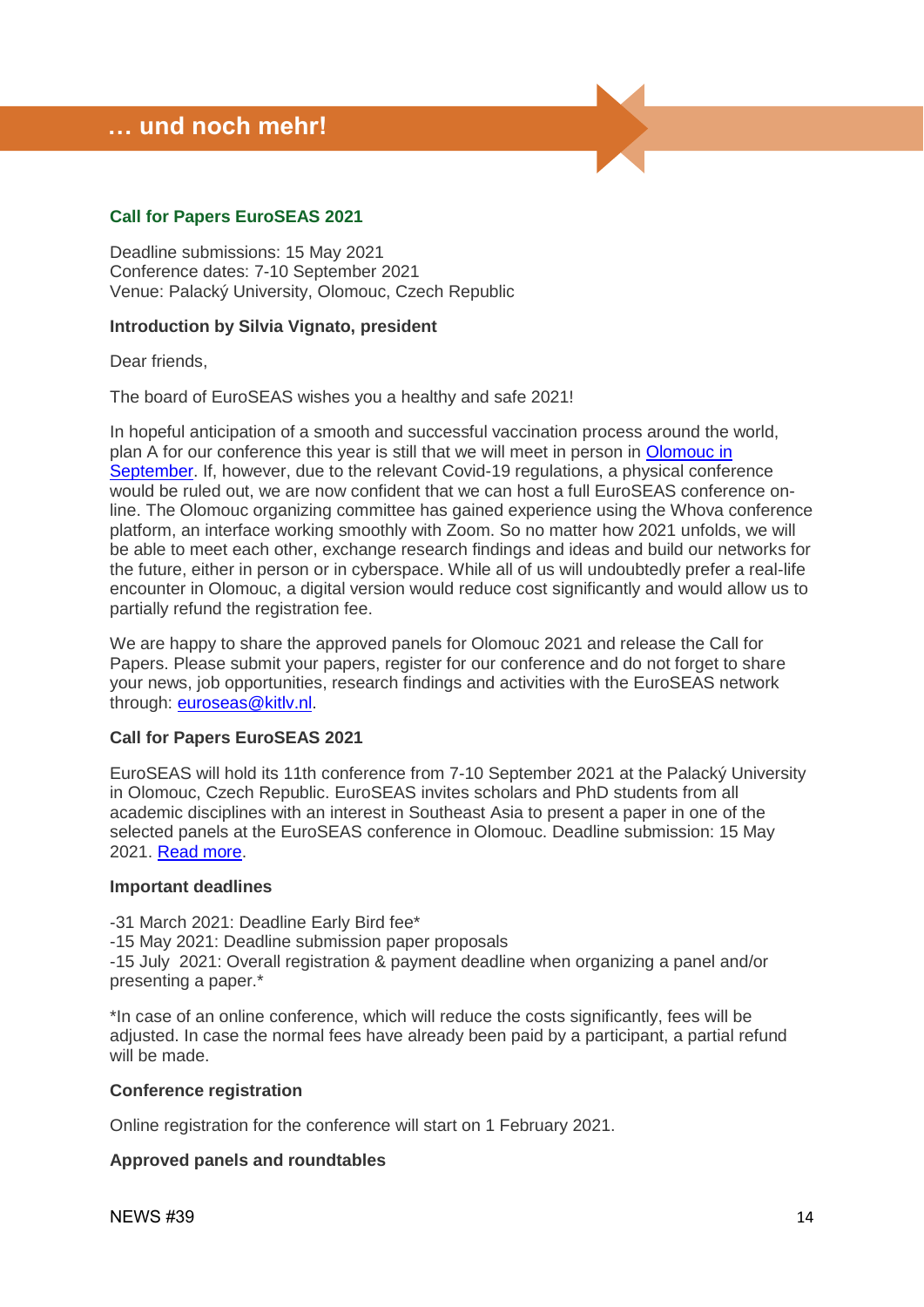Please find the list of accepted panels and roundtables here. Please note that some panels are already full panels. Paper presenters need to send their paper abstract directly to the panel conveners. EuroSEAS will not accept paper proposals that are not part of a panel. Panel conveners have to inform the EuroSEAS secretariat about the paper proposals they have accepted. [Read more.](https://www.euroseas.org/accepted-panels-roundtables/)

## <span id="page-14-0"></span>**Öffentliche Gruppe auf facebook: German Solidarity with Myanmar Democracy**

Die Gruppe German Solidarity with Myanmar Democracy engagiert sich politisch in Deutschland gegen den Putsch in Myanmar.

*<https://www.facebook.com/groups/176348834286464>*

### <span id="page-14-1"></span>**[Support t](https://www.isupportmyanmar.com/)he Civil Disobedience participants in Myanmar**

On 1 February 2021, the Myanmar military staged a coup d'état by detaining members of the country's democratically elected ruling party. A resistance movement is fighting to restore democracy to Myanmar. The military is trying to stifle the people's voices by shutting down the internet - a clear violation of the right to freedom of expression. But Myanmar people will not be silenced.

*[https://www.isupportmyanmar.com](https://www.isupportmyanmar.com/)*

#### <span id="page-14-2"></span>**Assistance Association for Political Prisoners (Burma)**

The Assistance Association for Political Prisoners (Burma), also known as AAPP, is a nonprofit human rights organization based in Mae Sot, Thailand. AAPP was founded in 2000 by former political prisoners living in exile on the Thai/Burma border. Since then, the organization has been run by former political prisoners, with two offices being opened inside Burma in 2012, one in Rangoon and the other in Mandalay. AAPP advocates and lobbies for the release of remaining political prisoners and for the improvement of the lives of political prisoners after their release. The various assistance programs for political prisoners and their family members are aimed at ensuring they have access to education, vocational trainings, mental health counseling and healthcare.

#### *[https://aappb.org](https://aappb.org/)*

*Daily Briefing in Relation to the Military Coup:<https://aappb.org/?cat=7>*

### <span id="page-14-3"></span>**[Asian Forum for Human Rights and Development:](https://www.forum-asia.org/) [Joint Statement] Myanmar military should end its use of violence and respect democracy**

The undersigned groups today denounced an apparent coup in Myanmar, and associated violence, which has suspended civilian government and effectively returned full power to the military. [...]

<span id="page-14-4"></span>*<https://www.forum-asia.org/?p=33808>*